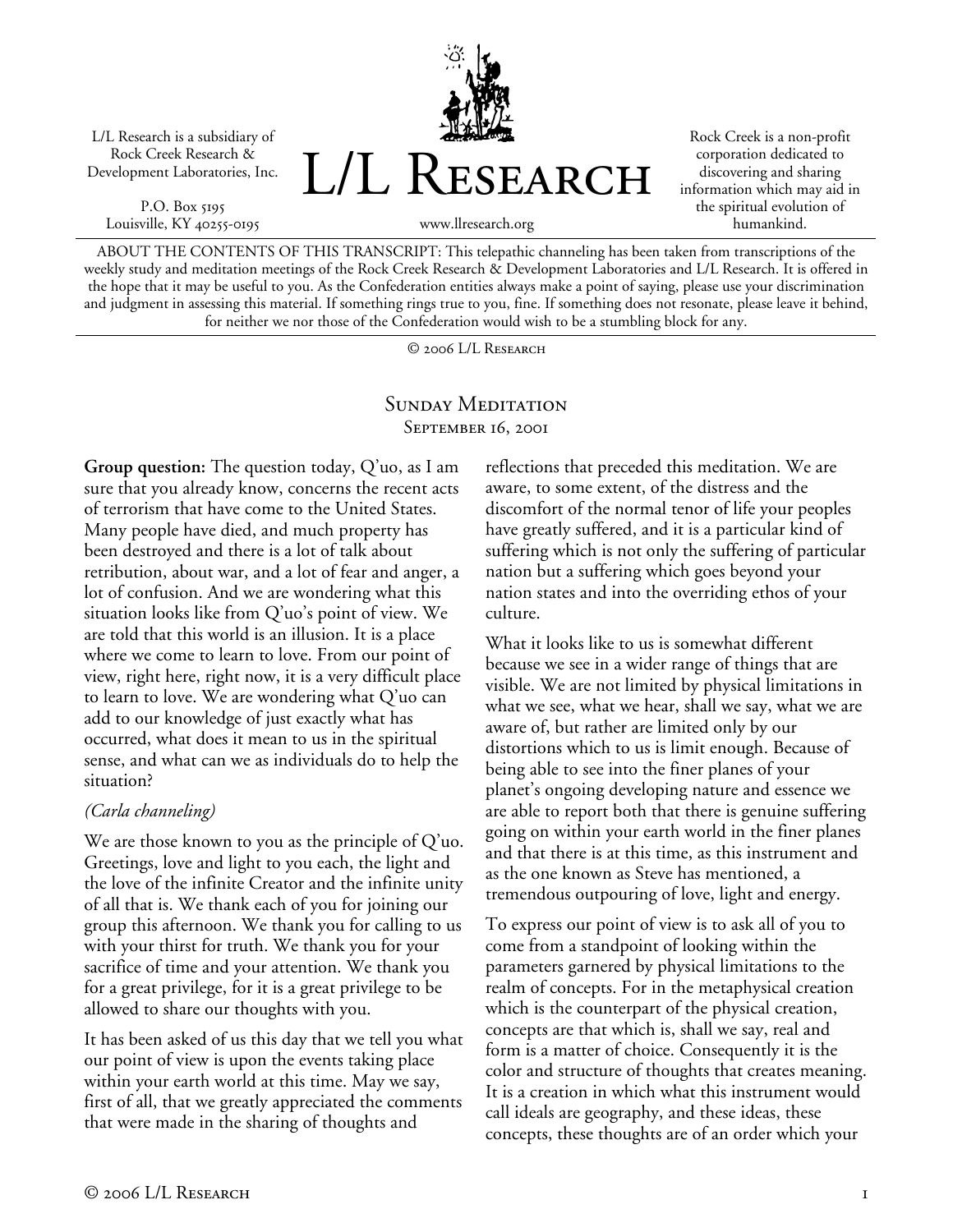peoples have studied in various ways as mythology, as religion, as philosophy of a certain kind, always attempting to express truths that are too fine for the physical senses to comprehend.

One system, which this instrument is somewhat familiar with, of studying this creation of concepts is that system which predated the tarot deck as used for divination and consisted of the twenty-two archetypal images which this instrument and this group have previously questioned about. One of these images is called, in the system offered by those of Ra, the Tower or the Lightning Struck Tower, and it is at this level of meaning that we would look at your planetary situation from a metaphysical point of view. Your planet as an entity, as well as each of you as a part of the human family of Earth, is moving through a tremendously transformative period.

We speak now not in terms of physical transformation, although physical transformation is, to some extent, likely. We have no idea to what extent. That will be determined by people such as you and the thoughts that they think within your next fairly finite period of time.

We speak of the metaphysical aspect of intense transformation as this planet changes densities, changes the very nature of its core particles, changes the nature of its light, changes the way that light is able to come into the planetary aura or grid of energies. It has been transforming for approximately two thousand of your years to some extent. It has been beginning to accelerate for the last, say, two hundred years to a marked degree. And as each of you is aware, it is profoundly accelerating in exponentially shorter amounts of physical time/space as the cusp of transformation is reached. As far as we are aware that cusp will be reached within the next decade. At that point your planet will have awakened its fourth-density nature. That indicates magnetic change, electrical change; change of a profound nature that has already been showing up for some of your years in newly discovered, very quirky, subdensity particles. It will continue to be a situation where the finer energies keep showing up for brief periods of time within the physical universe as these transformative processes continue.

In this climate of change, the Earth is as vulnerable as a pregnant mother that is giving birth to a child. It is vulnerable in a way that it has not been

vulnerable, as entities are always vulnerable in times of change. And from the standpoint of the entity Earth, which this instrument is fond of calling Gaia, it has been given an unending amount of negative emotional catalyst by those entities who are attempting to polarize towards service-to-self and by the careless actions of those who are not attempting to polarize in either direction and who occasionally create suffering almost casually. The thoughts entities have habitually thought over a long period of time have created difficulties in the health and the welfare of Gaia. And as the physical parameters of the Earth are nudged into change or catapulted into change—and this is your choice—there is the possibility for natural global catastrophe, not simply the catastrophe of mankind against mankind. It has happened frequently enough in other third-density graduations where the process of maturation of the species upon a planet was not able to endure through the lessons of love. We are grateful to the one known as Jim who witnessed to the lack of love upon your planet. Truly, no truer words, no truer thought has been spoken than this one. Your people and Gaia desperately need to be loved; to be seen, to be apprehended for the first time as part of the self.

Many times we have said in response to your questions about this transformative time that we prefer not to give specific information. For one thing, at best we would be approximating the largest probability/possibility vortexes. We would be telling you what is likely to occur, for the future is not fixed. It is liquid. It is a creature of thought, and it will be the fruit of the seeds that you are planting now. It is said in your holy works that others have planted and you have reaped, that which you have planted others shall reap, and this is deeply so. Many are the painful, angry, furious, negative emotions that have been sprayed across this planet by the self to the self. For my friends, that is what the situation truly is. All of you are sparks of one flame. All of you are one thing. You may choose at this time a direction of how to think, and we simply encourage you to focus the mind, the heart and the commitment upon love.

Let us go back to that Lightning Struck Tower and look at its significance again. Within your next decade or two this transformation will have taken place. This is the time to acknowledge fully the need to learn the ways of the self, to become more and more familiar with the thoughts of the heart with an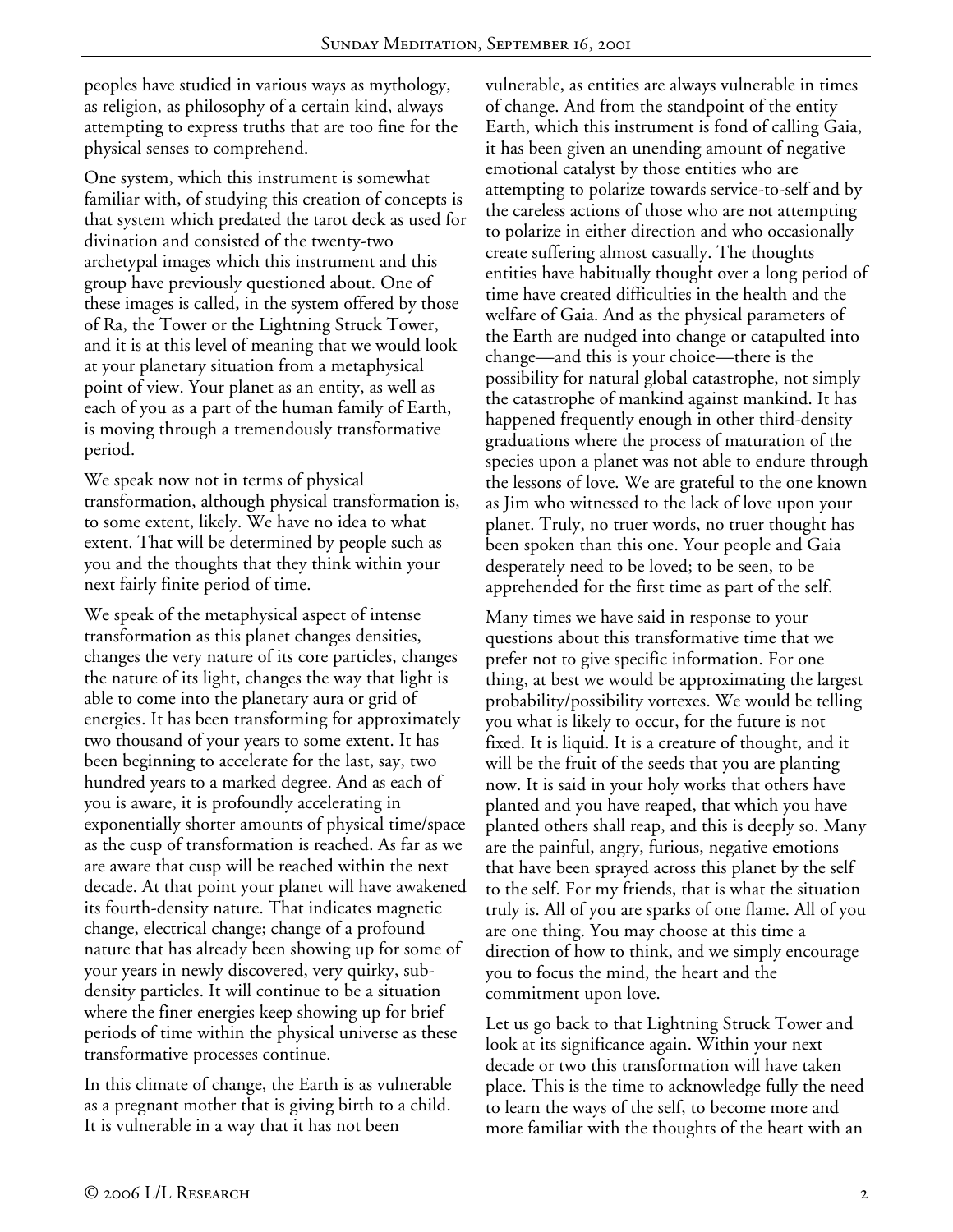eye to working with these thoughts, to accentuating the tendency towards positivity, towards compassion, towards tolerance, towards creativity, towards hope and faith. For that which has crashed your tower of the physical world and brought it down is a very literal symbol of an archetypal process. The Matrix of the Spirit in this tarot system is called the Devil. And the Lightning-Struck Tower is the Potentiator of the Spirit. The Matrix of the Spirit is called this because those who bring light have always had a bad reputation. Lucifer is one of the names that is most telling that is used for the Devil in your culture. The roots of this word mean "light-bringer."

The lie of your metaphysical dynamic is concerned with the value of wisdom in spiritual seeking within third density. Knowledge and wisdom, in the spiritual sense, can be seen to be highly negative when unlit, unillumined, by love. That is why love is learned before wisdom. That is why love must be learned before wisdom. For when wisdom is learned first it is fair to the taste and so smooth within the intellectual digestion, and so handy and useful in the intellectual display of personality and intelligence that it is often not clear, for lifetimes at a time, that without love, wisdom is utterly devoid of content. No matter how many fine thoughts roll around inside of an intellectual system, if it does not come into the heart and become grounded by what this instrument would call good works, good living, it will not abide in the sense of being spiritually useful for the evolution and the maturity of the soul.

The Lightning Struck Tower is a kind of signal at this time that great catalyst is now available for the spirit. In the tarot system, which this instrument is somewhat familiar with, the Catalyst of the Spirit is Hope. You could also call this entity Faith. We think you will find that honing the faculties of faith, hope and love will be an agenda that will keep you profitably busy for the rest of your incarnation doing what you came to do, serving as you came to serve. We hope you will realize that you have already begun, that you have already done much work. We appreciate the sentiments of the one known as Cindy who, like so many, feels that she may be the least among the assembled. Each is the least among the assembled, for each is one with all that are assembled. Each has done great work in this lifetime and in previous lifetimes. Each comes to this moment with some sense of awareness that this time

is special, and we hope that each of you will believe yourselves and will take courage, and become ever more faithful simply in being creatures of light. This is your nature. We do see the inconveniences, the suffering that has occurred. We see the possibilities that continue to open, not simply from this vortex, but from others. And we say to you, in the words of the Holy Bible, "Let not your heart be moved. In quietness and in confidence shall be your strength."

You are now those who bear a kind of light to Earth. In a way, you are Lucifer now, but you are not evil, nor was Lucifer intending towards evil. Indeed, much in this story is mis-told, but archetypically speaking we see your situation as one that is much more blessed and much more hopeful, because of the change in the last ten years, the last twenty years, the last thirty years. We see an acceleration of the light on this planet as well as an acceleration of the dark. To us, it is very clear that the forces of light are gaining strength.

We would at this time transfer this contact to the one known as Jim. We leave this instrument in love and in light. We are those known to you as the Q'uo.

### *(Pause for a few moments.)*

# *(Jim channeling)*

I am Q'uo and greet each again in love and in light through this instrument. We are aware that there are many questions upon the minds yet remaining, and in hopes of speaking to some of these we would now open this session to those questions. Is there another query at this time?

**T:** I am sure it was probably covered but I did my usual thing and went away for a while and didn't hear the whole channeling. In everything that I read there is always a need for balance and while I don't use the word evil too often, this would make one think of that word for sure. But this is a thing that has happened that is on a very big scale. Is this something at this time that is a polarity balancing sort of thing? I mean, in order for us to see the good and finally start pulling together as a people everywhere, do we have to see something so terrible that it is called evil or is called bad but is the opposite of the good that we try to do if we would all try to pull together. I hope that that made sense.

I am Q'uo and am aware of your query, my brother. That this event would be seen and experienced as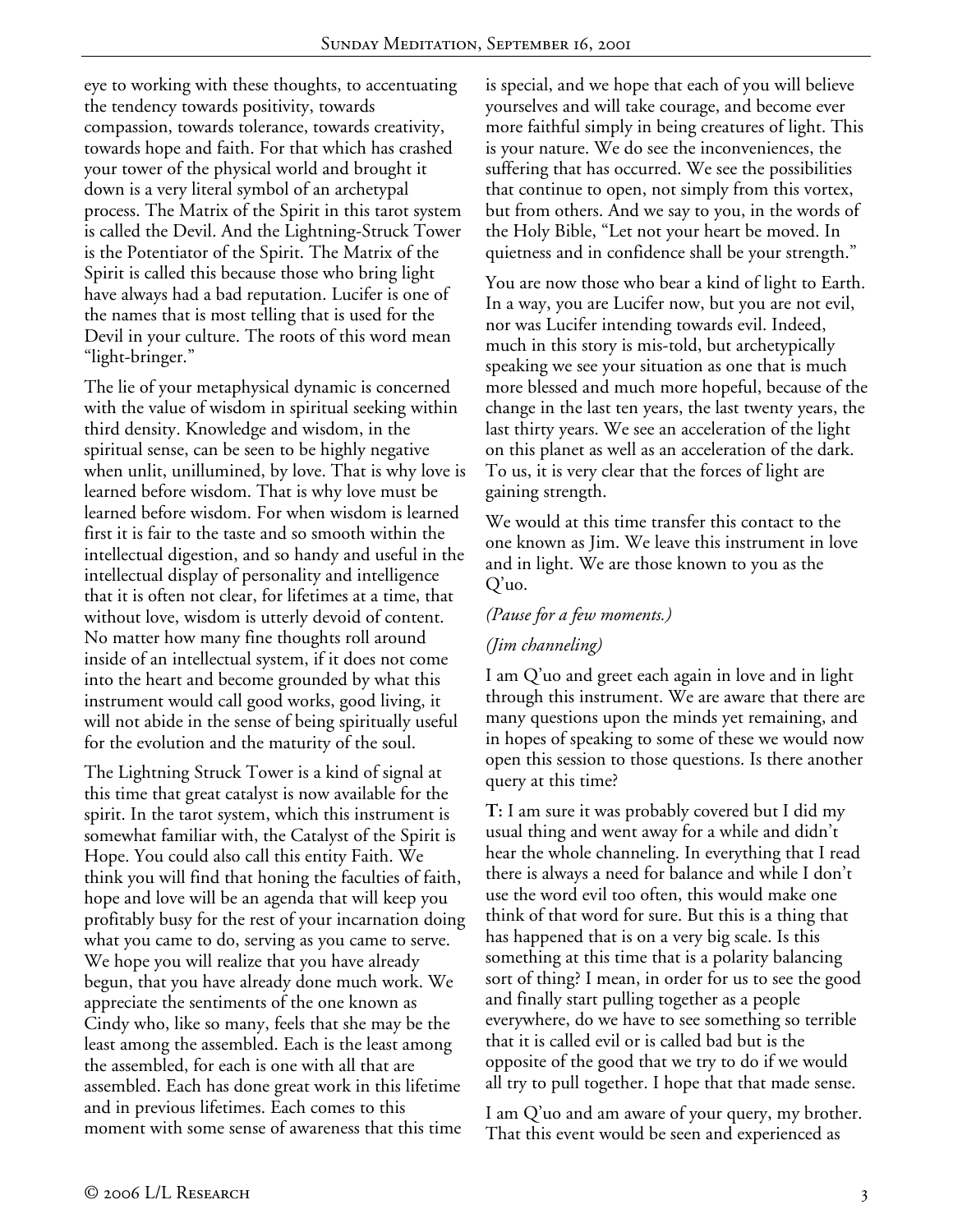that which is catastrophic is as you have correctly surmised, a necessary culmination of those energies which have, for many of your millennia, been in motion upon your planet, and this present expression of anger and hatred is that which can be seen in one of two ways: as that which demands retribution and a continuation of those energies of which it was born, or it can be seen as the alarm which rings the alert to those observing that there is something tremendously dislocated, shall we say, in the relationship between the various members of the family of humanity upon your planet and which needs attention, which needs understanding, which needs love and compassion. So difficult is it to look beneath the surface of events to see the genesis of such that most of your peoples do not make this effort. It is far easier to rest upon the simple and quick assessment of things.

Thus this experience of the loss of life and love can be that which ignites many hearts to love, to light and to service. For each entity upon this planet can be of service in this event, for each has those with whom difficulties have arisen in the daily round of activities. Each experiences this same loss of love, and each has the power within the heart to open in love to those with whom one is in relationship. Each time that love is given instead of hate, instead of confusion, instead of reprimand, instead of ignoring, instead of walking away, then there is the magical transformation that is possible when faith and will work together in each life. Then it is possible that such an event such as this great tragedy can bring more of the peoples of this planet into an awareness of the heart of their heart, of that which wishes to be awakened, of that which each took incarnation to awaken.

There have been tragedies aplenty throughout the many millennia of human inhabitation of this planet. None before have brought this awareness of the need of love to the consciousness in a strong enough way that there was a general response of love. It may be that this event also does not draw this response. It may be that this event does indeed draw that response. As we have said, the future is liquid. It is determined moment by moment by each of the many billions of entities upon this planet. Each entity can love. Each entity can heal. Each entity can have an effect upon how this scenario plays its course.

Is there another query, my brother?

**T:** No. Thank you very much.

I am Q'uo, and we thank you, my brother. Is there another query at this time?

**S:** Could you tell us what role, if any, of the Orion, service-to-self group, and their agents of influence had on this issue?

I am Q'uo and am aware of your query, my brother. We can begin by stating that the influence of those of negative polarity, those of the so-called Orion group, has been great for many thousands of your years upon this planet. Their endeavor to create the concept of the elite has been seeded throughout the many cultures and religions of this planet so that there is seen by all of the various religions, in their narrower or, as it is called upon your planet, fundamental, sense that there is reason to act as they act. It is for those within all cultures and religions who have the deep desire to truly serve the one Creator in all that may see beyond and behind the illusion of the elite, the illusion of separation, to that which binds all entities into one. This is the great *geste*, my friend: to see love where there is little reason to see it, to find unity where separation seems the only logical path, to see a brother or a sister instead of an enemy. It is not easy, my friends. But you did not incarnate with an easy plan for learning and for service. For this is the culmination of your planet's great Master Cycle of third-density evolution. It is at this time that those great swings of power over people can be balanced by love for people.

Is there another query at this time?

**S:** Any particular suggestions as to how we may be of service in this situation, for others, not only current needs but as further events unfold, to help them balance things?

I am Q'uo. We are aware of your query, my brother. Our recommendation is to love. When each situation, whether large or small, whether global or familial, or simply pointed towards the self, arises, ask yourself, "How can I love? Who can I love? Where can I love?" To love is enough, for to love is the reason for which each took incarnation. Is there another query, my brother?

**S:** Not from me right now. Thank you.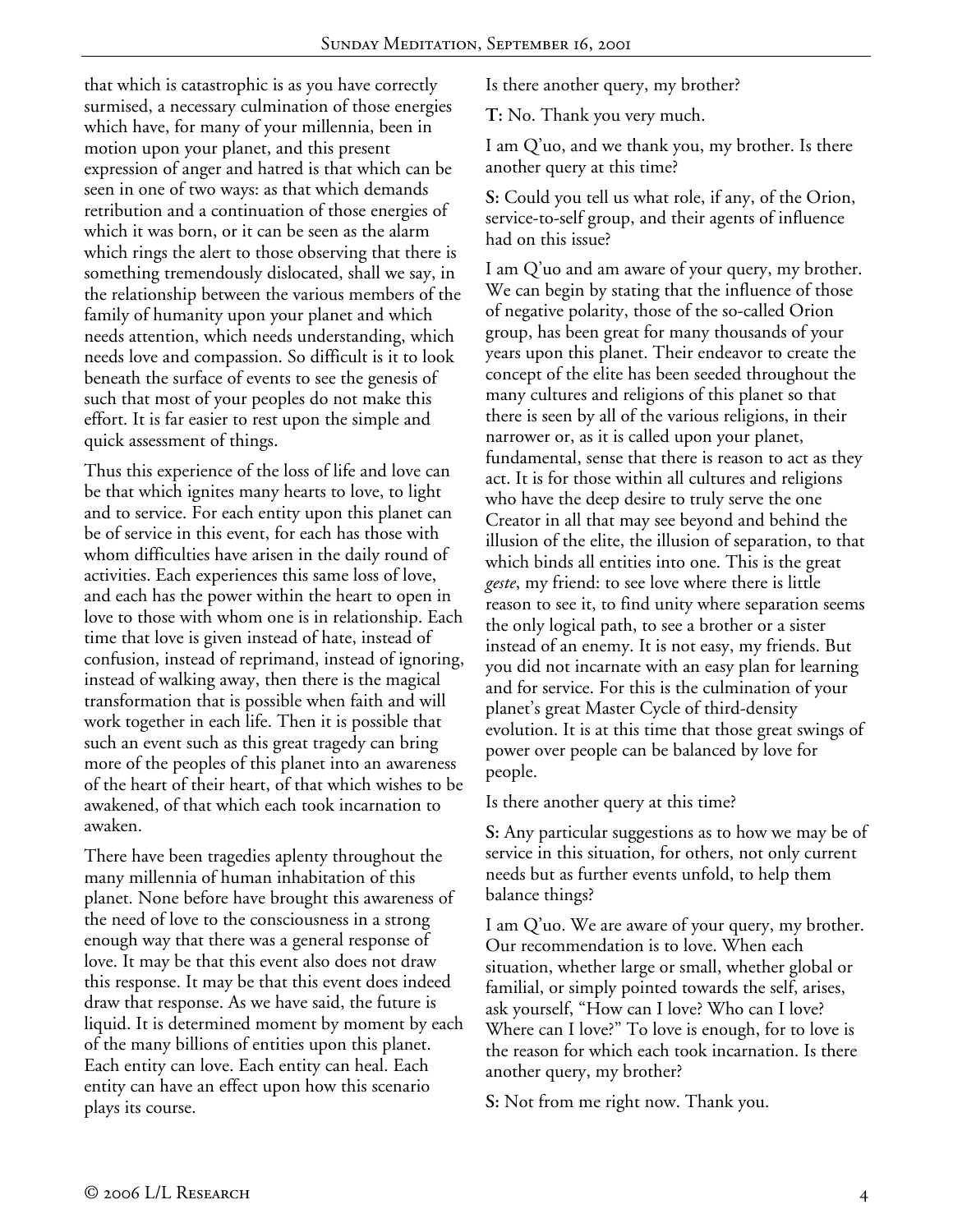I am Q'uo, and we thank you, my brother. Is there another query at this time?

**Carla:** I would like to follow up on S's question by noting that we started doing an additional meditation at 9 o'clock at night to balance the one at 9 o'clock in the morning, with the thought that maybe others would like to join in spirit from around our global family and wondered if you would comment on this method of expressing love and any other concrete suggestions for ways that we could come together as a group to make a difference?

I am Q'uo and am aware of your query, my sister. We heartily endorse the efforts of joining together in group meditation in order to heal the rupture in the garment, shall we say, of this country, this planet, this family of humans. For to focus upon the inner world of spirit is to take refuge in that which is real. This world, the one which you inhabit now, the one which suffers mightily, is but an illusion born of the truth of spirit. Here, you are offered the opportunity to serve under adverse conditions, and so you shall.

# *(Tape is turned.)*

I am Q'uo and am once again with this instrument. We greet you again in love and in light. May we ask if there is another query at this time?

**S:** Carla had mentioned earlier that she had many people contacting her for assurance that everything is OK. Are there any briefer words of wit or wisdom for those looking for that type of assurances? What would our best response be?

I am Q'uo and am aware of your query, my brother, We, again, as we are wont to do in many situations, recommend that each utilize the tool of meditation upon a daily basis, utilizing the opportunity to commune with the one Creator and to find the strength of that unifying connection that leaves one with the conclusion that truly all are one, and that whatever occurs to a brother or sister, occurs to you. So that when one loves those who have not been loved previously that one is loving all beings, that when one can heal any misunderstanding or wound in a relationship that one aids the healing and the loving of this planet and its population.

We would recommend to each entity that within the meditative state one see the ruptures in this planet's beingness. Perhaps you can locate them geographically within your mind, seeing them as dark and hurting, in pain and confusion. And then,

begin to bring the light and the love of the one Creator into the image. See that rupture of hurt and pain lightened by this love of the one Creator, shining forth through the eyes of all. Focus upon the injury, the hurt, and the pain until it is also as bright as the noonday sun.

Though one may feel that such an image is a small thing compared to the immensity of the agony in your world today, we can assure you that when your inner world of spirit is illumined by your free will choice with love and light these thoughts are things, and this is more and more truly so as your planet moves into fourth density at this time, and this light and love goes where it is needed. And there is healing. And there is hope. And there is a direction that leads each into that unity with each other self upon this planet. The process may not be short. It may not be easy, but it is ever possible to those who have the faith and the will to persevere. All things are possible when entered into with love, acceptance, compassion, humility, tolerance and the light touch. These are your allies, my friends, and each other heart in love [who is] joined with you in this great quest which you are upon ever more fully at this time in your planet's history.

Is there another query, my brother?

**S:** No. Thanks.

**C:** I'd like to ask if the same method can be applied to healing the Earth as you recommend for the healing of humanity?

I am Q'uo and am aware of your query, my sister, and this is indeed so. This technique of visualization may be used for any kind of healing, whether of the self, of another self, of a people, of a country, of a planet. Wherever there is that which is broken, that which is hurt, that which is injured, healing is possible for mind, for body, for spirit and for the ability to continue where there seems to be little reason. The imagining, the imaging is that which calls for from the deeper levels of the subconscious mind the connection with the one Creator, with the Logos of Love, that enables that love to move through your being to wherever it is needed. This is a means by which each may avail the self of that ability to open to love, to give love, to direct love, to feel love, to be love.

Is there another query, my sister?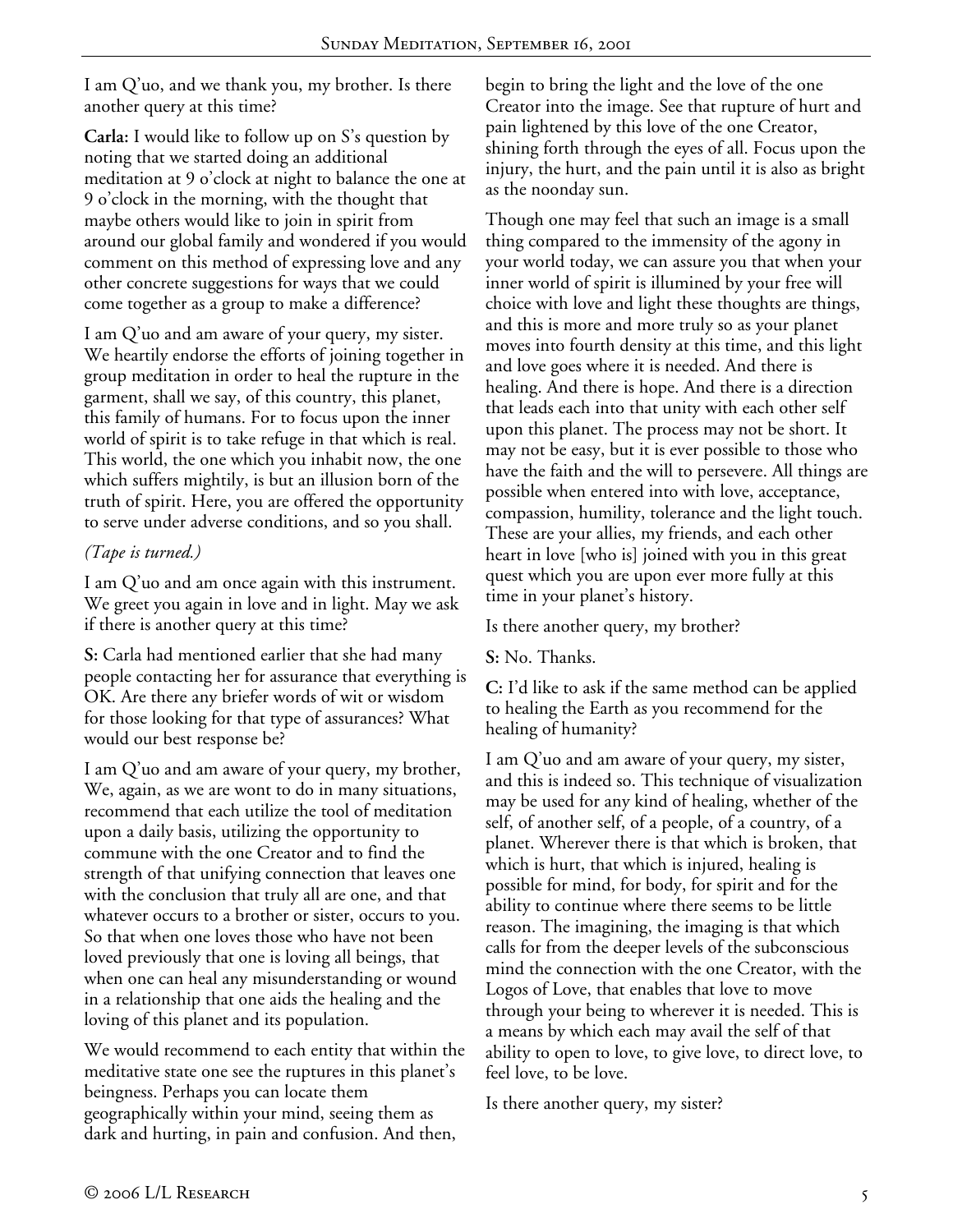**C:** In addition to meditation is there anything that we can do with crystals to aid in the healing process?

I am Q'uo and am aware of your query, my sister. There are various aids, shall we say, that one may employ in the persistent meditation. By persistent meditation we recommend that a time and a place for meditation be set aside on a daily basis so that when one retires to that place at that time that these become signals, prompts, if you will, to the subconscious mind that it is time for a working; it is time for a healing. If one wishes also to utilize crystals, incense, any type of sensory deprivation, such are means of refining this type of visualization in meditation which may be utilized as the meditator desires. Each entity will find a slightly different means by which to accomplish this healing meditation. And whatever rings of truth to the entity is that which we would heartily suggest and encourage. For each entity has come into this incarnation with the ability to do this kind of work. Indeed, each has come with many abilities which can be brought forth in times of heavy catalyst, shall we say. Each will feel a certain kind of awakening, a certain kind of enlivening of the spirit within as this kind of daily meditation and visualization is undertaken. For as you retire to the world of spirit you retire to that which is real, which powers you through this world of illusion. We cannot recommend meditation enough, my friends, for this is your link with the infinite. This is your link with truth. This is your link with love. This is your link with your true self and all other selves on your planet.

Is there another query, my sister?

**C:** No. Thank you very much.

I am Q'uo and again we thank you, my sister. Is there another query at this time?

**M:** I have one. Is there a particular time of day or of year that is most conducive to meditation?

I am Q'uo and am aware of your query, my brother. We find that indeed for some who have a great deal of time to meditate that there are times that are more opportune than others. For some the dawning hours are most helpful for they signify the beginning of a new day, a day fresh with opportunity, a day ready to be painted, shall we say, by the heart, by the creative and curious mind, by the passion for living and sharing, for learning and loving.

For others, the time nearest the sleep is helpful, for some feel more desire to heal that which has occurred, to experience again the difficulties of the day that then, as the day ends, there may be an effort to heal them.

For some there is much of strength and empowering that occurs with meditation at the noonday when the sun is at its zenith and the light of your day is its strongest and brightest. Thus you see there is a great variety of times which might be helpful to each entity. We recommend that each consider for itself the daily round of activities and their requirements and to look at those times when one would feel the most comfortable and ready to enter into the meditative state and to do work upon consciousness for the whole planet. Regularity of the time chosen is that which is most helpful, whether it be the beginning, the middle or the end of the day is really not as important as that the time be regular and be done each day at the same time.

Is there a further query, my brother?

**M:** Not from me. Thank you.

I am Q'uo and we thank you, my brother. Is there another query at this time?

### *(Pause for thirty seconds.)*

I am Q'uo. As it appears that we have exhausted the queries for this session of working we would once again thank each for inviting our presence this day in your seeking in your circle of working. It is a great honor for us to be here. We may say that we feel the great desire for truth, the desire for healing, the desire for serving that is present in this circle this day. We can say to each present that you are not alone. There are many more circles of seeking upon this planet that are shining most brightly at this time, for it is apparent to many more entities upon this planet at this time that there is the need for such healing, for such seeking and for such serving. Know that you walk with a goodly company of lighted souls who see and seek beyond the illusion and who walk with you each step and who encourage of you through their own meditations, their own circles of working. For each of you is likened to the other. Moreover each of you is the other, and when this truth can be seen and known and felt and experienced and lived in the daily round of activities more and more fully upon your planet, then will the difficulties that you experience at this time and for